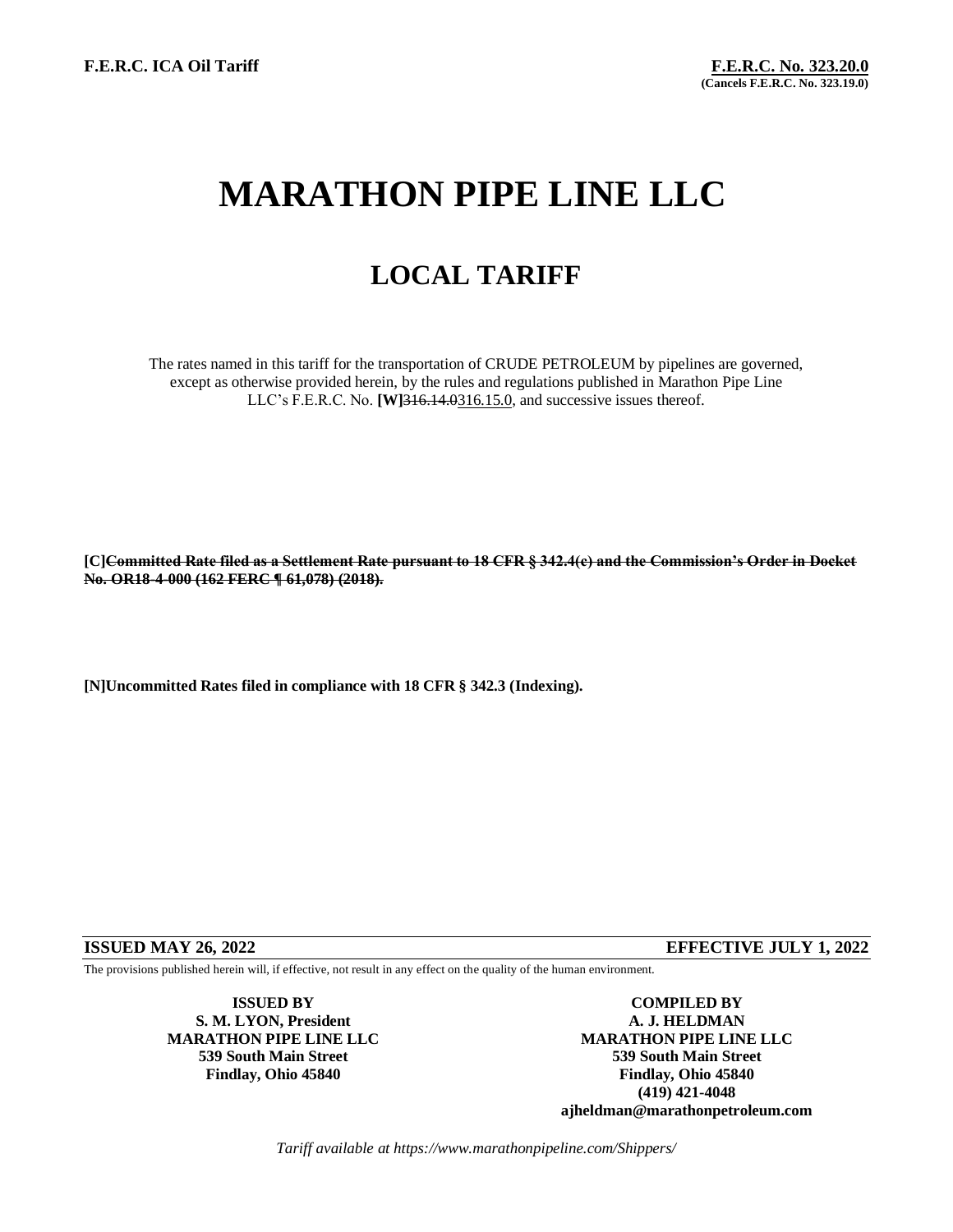#### **APPLICATION OF RATES**

The rates named in this tariff are applicable only on crude petroleum delivered to this carrier by pipeline at point of origin for reshipment to destination named herein, for subsequent transportation beyond.

#### RATE IN CENTS PER BBL.OF 42 U.S. GALLONS

| <b>FROM</b>                              |                                     | COMMITTED<br>$RATE$ <sup>(1)</sup> | <b>UNCOMMITTED</b><br>RATE |
|------------------------------------------|-------------------------------------|------------------------------------|----------------------------|
| WOOD RIVER, ILLINOIS<br>(Madison County) | PATOKA, ILLINOIS<br>(Marion County) | [U] 26.61                          | $[I]$ 23.49                |

 $\overline{^{(1)}}$  Committed Rate is only available to shippers who have executed a Transportation Services Agreement with Carrier in response of the August 2017 Open Season to commit to transporting, or paying a deficiency fee in lieu thereof, a certain volume of crude petroleum.

#### **VISCOSITY SURCHARGE**

In addition to all other charges for transportation hereunder, all committed and uncommitted volume of crude petroleum having a viscosity in excess of 55 Saybolt Universal Seconds (SUS) at 60 degrees Fahrenheit (60°F) shall be subject to a surcharge of **[I]** 1.74 cents per barrel per 100 units or portion thereof in excess of 55 SUS.

#### **EXCEPTION SECTION**

#### **An exception to the governing Rules and Regulations F.E.R.C. Tariff No. [W]316.14.0316.15.0, and successive issues thereof, on Item No. 11, Apportionment when Nominations are in Excess of Facilities:**

When there shall be nominated to Carrier for Transportation more Crude Petroleum than can be immediately transported, based on the capacity of the system or any line segment thereof, the following proration policy will apply:

#### **I. Definitions**

"Base Period" is the 24-calendar month period one month prior to the Calculation Month.

"Base Shipment Ratio" is the value determined by dividing the volume of Crude Petroleum moved for a Shipper through the pipeline during the Base Period by the total Crude Petroleum moved through the pipeline for all Shippers during the Base Period.

"Binding Nominations": For any month, if the Carrier determines the Nominations exceed the line segment's capacity, then the Carrier will notify each Shipper and provide each Shipper an opportunity to reduce its Nomination, which shall be considered a Binding Nomination. If a Shipper does not submit a reduced Nomination then its initial Nomination shall be considered its Binding Nomination.

"Calculation Month" is the calendar month immediately preceding the Proration Month, during which allocations for the Proration Month will be determined.

"Committed Shipper" means any Shipper that has executed a TSA to commit to transporting, or paying for the transportation of a specific minimum volume of crude petroleum. Committed Shippers will have priority service in exchange for a premium rate. Committed Shippers will be treated as a Regular Shipper for any nominations in excess of its Monthly Committed Volume. Committed Shippers will also be treated as a Regular Shipper for any portion of its Monthly Committed Volume that is tendered to a receipt point other than the receipt point determined in the TSA.

"Factored Binding Nominated Volumes" are each Shipper's Binding Nominated Volumes recalculated in terms of an "equivalent light" barrel. "Heavy" barrels will be equated to a "light barrel" equivalent by application of factors as solely determined by Carrier.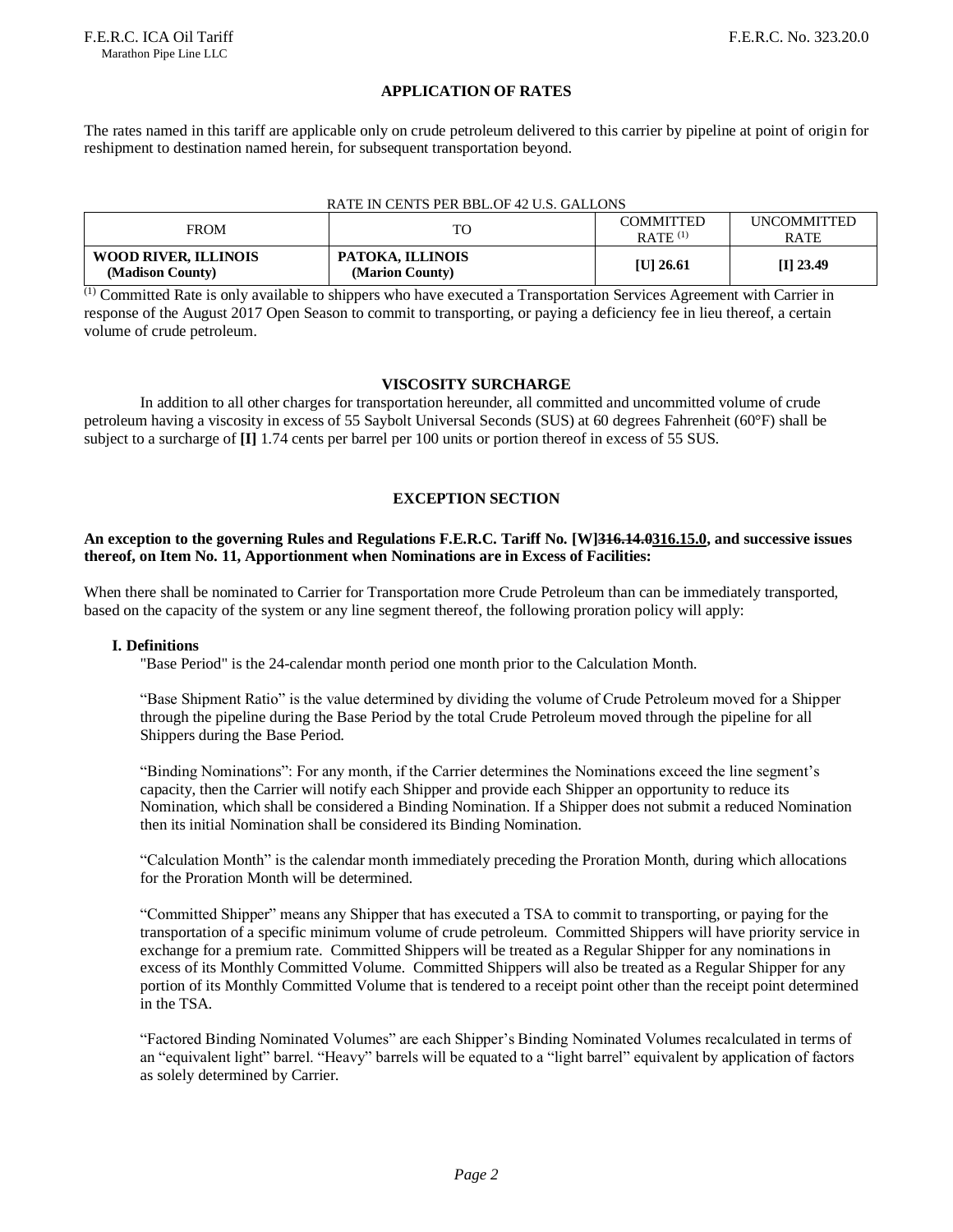"Factored Nominated Volumes" are each Shipper's nominated volumes recalculated in terms of an "equivalent light" barrel. "Heavy" barrels will be equated to a "light" barrel equivalent by application of factors as solely determined by the Carrier.

"Monthly Committed Volume" with respect to a Committed Shipper, is the minimum monthly volume requirement of Crude Petroleum set forth in their TSA.

A "New Shipper" is any Shipper who is not a Regular Shipper.

"Proration Month" is the calendar month for which capacity is being allocated.

A "Regular Shipper" is any Shipper having a record of uncommitted movements, in the line segment being prorated, during the Base Period.

"Transportation Services Agreement (TSA)" means an agreement, executed between the Carrier and a Committed Shipper, which includes a monthly deficiency obligation, as a result of an open season held in August 2017.

#### **II. Proration Procedures**

When Factored Binding Nominated Volumes for any month exceed the capacity in any line segment of the Carrier's systems, such capacity shall be allocated among Shippers by the following procedure:

- (1) Nominations from Committed Shippers up to their level of their Monthly Committed Volume will not be subject to proration under normal operating circumstances.
- (2) If Nominations from Committed Shippers for the month is less than their Monthly Committed Volume, the Committed Shipper will be allocated only the amount of its Nominations, still subject to the monthly deficiency obligation as determined with their TSA.
- (3) In the event that Committed Shippers do not fully move their Monthly Committed Volume, the available capacity will be made available to accommodate nominations made by Regular Shippers and New Shippers.
- (4) The capacity allocated to each Regular Shipper will be determined by multiplying each Regular's Shipper's Base Shipment Ratio times the capacity of the line segment being prorated during the Proration Month.
- (5) If the results of the calculation in Item 11 II (4) for a Regular Shipper is less than 10,000 barrels, then Regular Shipper's allotted capacity will be increased to 10,000 barrels for the Proration Month.
- (6) If the results of the calculation in Item 11 II (4) for a Regular Shipper is greater than that Regular Shipper's Factored Binding Nomination on that line segment, then that Regular Shipper's allotted capacity will be reduced to equal its Factored Binding Nomination on that line segment. The remaining capacity shall be allocated among Shippers in proportion to their Base Shipment Ratio.
- (7) New Shippers will be included in the allocation of the pipeline capacity. Since New Shippers will have a Base Shipment Ratio of zero, such New Shippers will receive the minimum capacity allocation of 10,000 barrels during the Proration Month.
- (8) If a New or Regular Shipper Tenders a volume greater or equal to ninety-five percent (95%) of its Binding Nomination, then such Shipper shall be invoiced based on its delivered volumes. If a New or Regular Shipper Tenders less than ninety-five percent (95%) of its Binding Nomination then shipper shall be invoiced for its delivered volumes for that month, plus the product of the applicable tariff and volume equal to the difference between the actual volume Tendered and a volume equal to ninety-five percent (95%) of the shipper's Binding Nomination or shipper's prorated Binding Nomination, as adjusted by further prorating or operational factors.

#### **III. General**

In no event will any portion of an allocation granted to a New Shipper be used in such manner that it will increase the allocation of another Shipper beyond what he is entitled to under this Proration Policy. Carrier may require a Shipper to give the final refinery destination of the Crude Petroleum being Nominated and may reject the